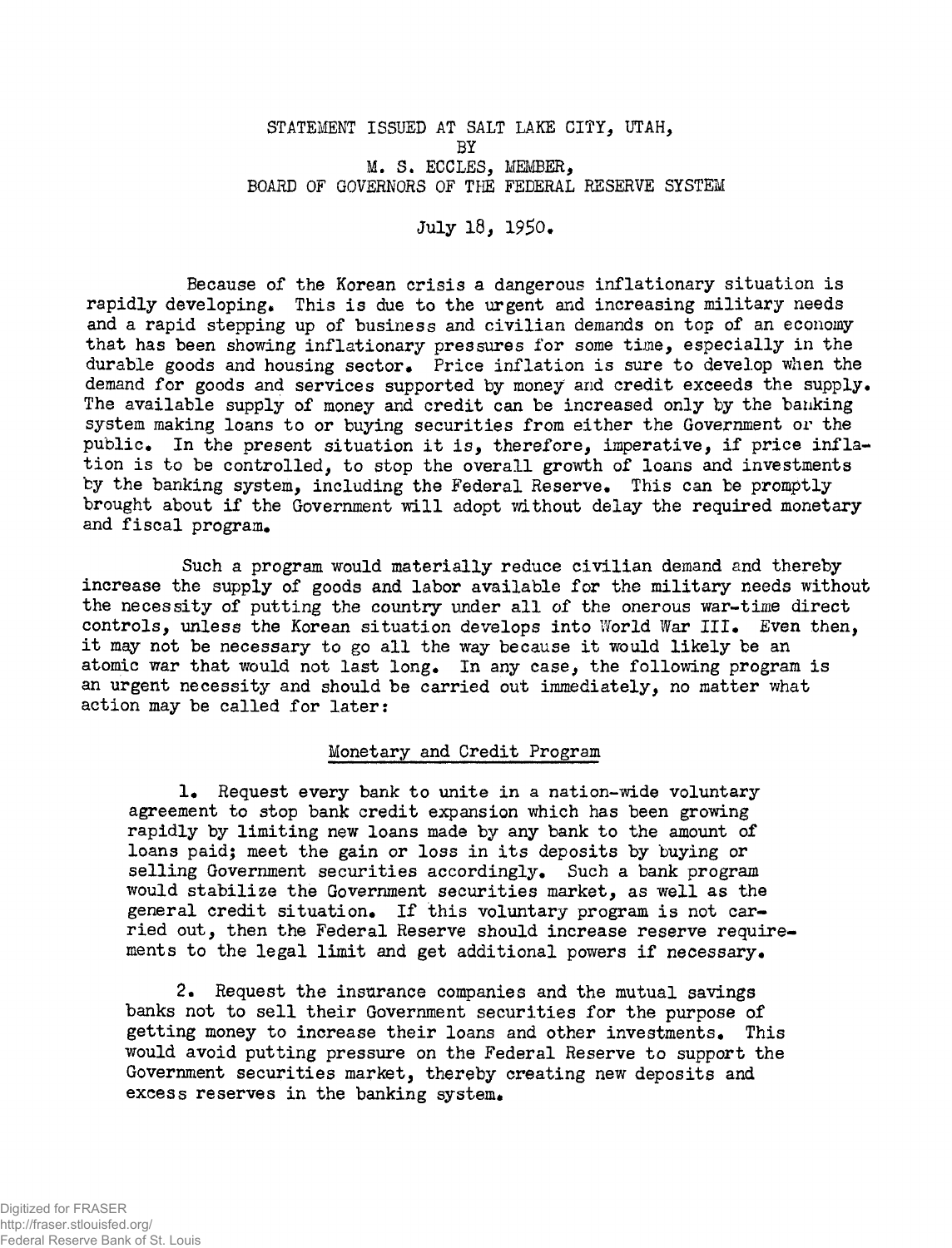**3.** Require the R.F.C. to stop making loans, except when they are for military purposes and cannot be gotten elsewhere.

**i**+ Reduce the effective demand for housing by requiring **F«H\*A\* t o rescind it s recent reduction i n interes t rates and re**  duce its insurance coverage, thereby requiring home owners to **make larger down payments, slowing up the approval of mortgage guarantees by the Veterans Administration and mortgage insurance**  by the F.H.A., requiring the Federal National Mortgage Associa**tio n t o limi t it s purchases of insured and guaranteed mortgages**  to the amount sold.

5. Reduce the effective demand for consumers durable goods by giving to the Federal Reserve control of consumer credit terms, **which should be made sufficientl y restrictiv e as t o down payment**  and maturity to curb further growth of the huge volume now outstanding.

 $6$ . Require the Treasury to permit short-term interest rates **t o ris e moderately and thereby take of f the pressure fo r long-term**  interest rates to go down. This change of policy would make the Government securities more attractive to the public. It would reduce the need of the Federal Reserve supporting the market for Government securities which creates excess money and makes impossible the restrictive monetary policy that is called for.

The above six-point program has the advantage that it can be put promptly into effect or rescinded to the extent needed without requiring legislation, with the exception of consumer credit regu**lation s a** 

## **Fisca l Program**

1. Make no reduction in taxes this year.

2. Increase second and third class postal rates enough to **meet large Post Offic e deficits .** 

3. Close tax loopholes previously recommended by the Treas**ury , especiall y those where the Government i s losin g large amounts**  of revenue.

**km Reimpose** a **corporation excess profit s ta x of** 75 **per cent on all net earnings above 10 per cent on the first five million of invested capita l and eight per cent on any balance, allowing a**  five thousand exemption of earnings subject to excess profits tax.